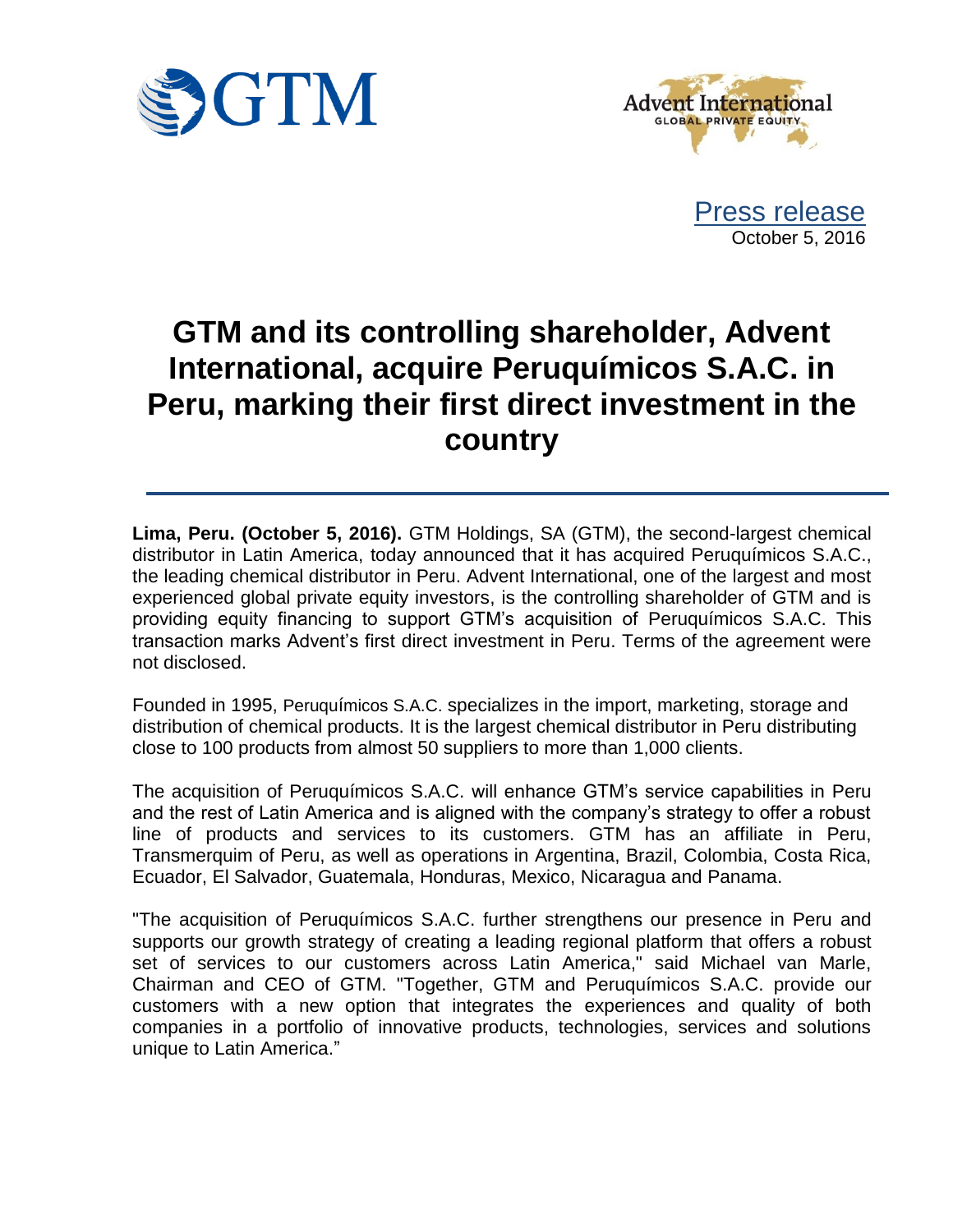"The combination of Peruquímicos S.A.C. and GTM will create important synergies that will have a positive impact on our ability to serve our customers in Peru," said Rina Corzo, Founder of Peruquímicos S.A.C. "Joining with GTM is an important next step in the long and successful history of Peruquímicos S.A.C. and we are excited that this transaction will create many opportunities for business development in Peru."

As GTM and Peruquímicos S.A.C. begin to integrate operations, each company will continue to operate under its current legal name and continue with normal business operations.

"Acquisitions are an important part of GTM's growth strategy and we are pleased to support the company as it continues to expand its product and service offerings to customers and grow inorganically," said Mauricio Salgar, a Managing Director in Advent's Bogotá office. "The acquisition of Peruquímicos S.A.C. marks Advent's first direct investment in Perú and we are very excited about growing our presence in the country and partnering with more firms to help them accelerate their value creation processes."

Advent is one of the leading private equity investors in Latin America. Since 1996, the firm has invested in over 50 companies across Latin America. Advent has been active in the chemicals and materials industry for more than 25 years, during which time it has invested in over 30 companies in the sector globally. Its recent investments in the sector include Quala, VIAKEM, GTM, Allnex, Maxam, Mondo Minerals, Oxea and H.C. Starck.

## **About GTM**

GTM was founded in 1983 in Guatemala. Since then, it has grown organically to become the second-largest distributor of chemicals in Latin America and one of the two chemical distribution companies with a fully Pan-American footprint. GTM provides chemicals and logistics services to more than 10,000 customers in a range of industries from personal care to oil exploration through its 43 centers in 12 countries, from Mexico to Argentina and its supply offices in the United States and China, as well as its exclusive commercial representations in India, South Korea and Europe. For more information, visit [www.gtm.net.](http://www.gtm.net/)

# **About Peruquímicos S.A.C.**

Peruquímicos S.A.C. is a company founded in 1995 in Perú, specializing in the importation, storage and distribution of chemicals and other related services. Peruquímicos S.A.C. has over 21 years of experience in the Peruvian market, which has allowed the company to gain in debt knowledge of the local market, especially companies engaged in the paint industry, solvents, adhesives, resins, inks, foam, leather, paper, personal care, household care, specialties like coating, sealings, silicas and others.

#### **About Advent International**

Founded in 1984, Advent International is one of the largest and most experienced global private equity investors. The firm has invested in more than 300 private equity transactions in 40 countries and as of June 30, 2016, had \$40 billion in assets under management. With offices on four continents, Advent has established a globally integrated team of over 180 investment professionals across North America, Europe, Latin America and Asia. The firm focuses on investments in five core sectors, including